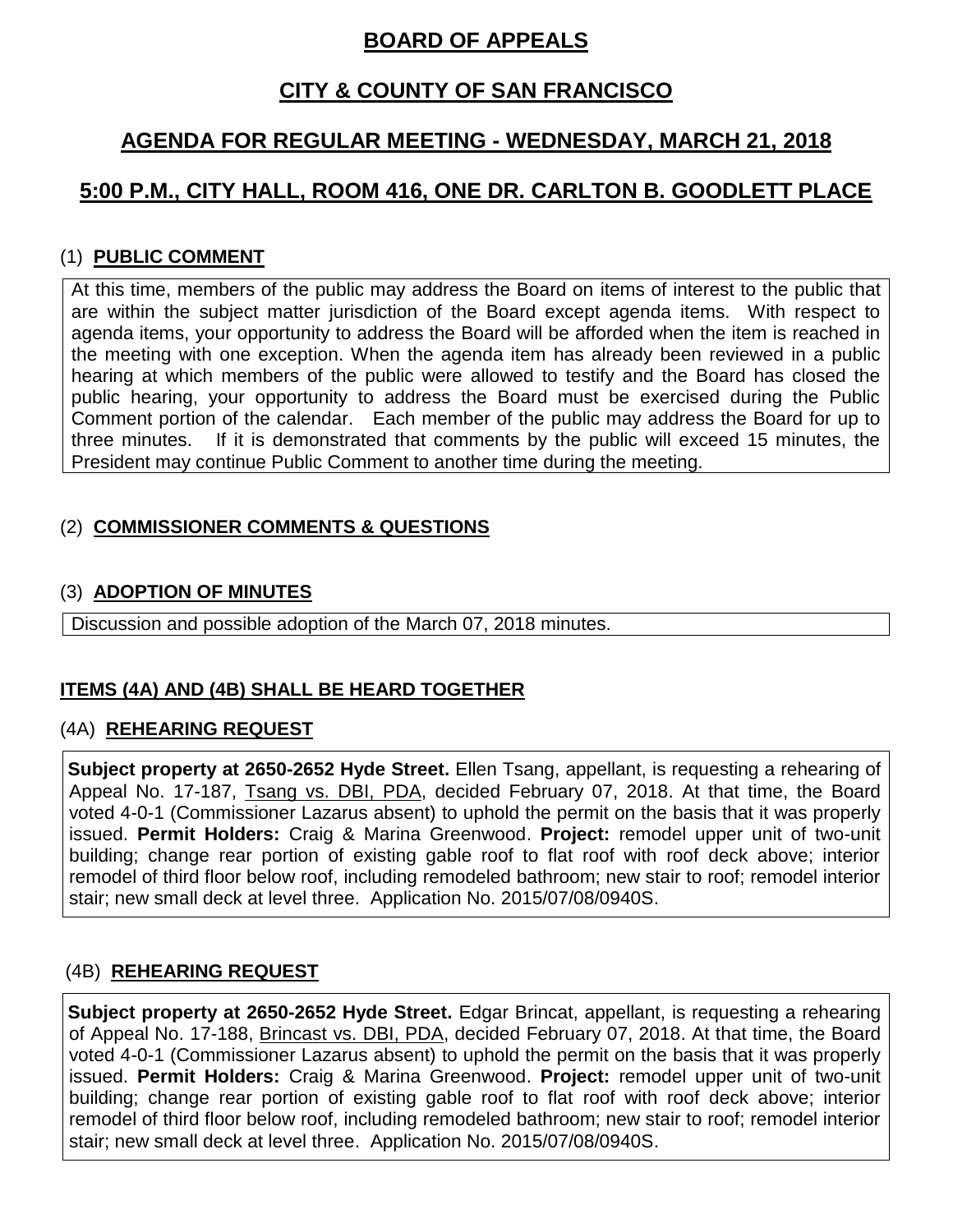#### (5) **APPEAL NO. 18-007**

| CALLE 24 LATINO CULTURAL DISTRICT, | 2990 24th Street.                              |
|------------------------------------|------------------------------------------------|
| Appellant(s)                       | Appealing the ISSUANCE on December 29,         |
| VS.                                | 2017, to Red Table Management dba "Son's       |
|                                    | Addition," of a Sidewalk Table and Chairs      |
| <b>SAN FRANCISCO PUBLIC WORKS</b>  | Permit (for five tables and ten chairs         |
| BUREAU OF STREET USE AND MAPPING,  | occupying approximately 224sf in the public    |
| Respondent                         | right-of-way at the subject property on Sunday |
|                                    | through Saturday between the hours of 11AM     |
|                                    | and 10PM).                                     |
|                                    | <b>PERMIT NO. 17TC-0456.</b>                   |
|                                    | FOR HEARING TODAY.                             |

#### (6) **APPEAL NO. 18-006**

| <b>JUDITH RODDEN, Appellant(s)</b>                                                           | 267 Green Street.                       |
|----------------------------------------------------------------------------------------------|-----------------------------------------|
| VS.                                                                                          | Protesting the ISSUANCE on December 22, |
|                                                                                              | 2017, to SF 267 Green Street LLC, of an |
| DEPT. OF BUILDING INSPECTION, Respondent   Alteration Permit (soft story retrofit using IEBC |                                         |
|                                                                                              | Appendix A4).                           |
|                                                                                              | APPLICATION NO. 2016/09/14/7705.        |
|                                                                                              | FOR HEARING TODAY.                      |

### (7) **APPEAL NO. 18-010**

| JOHN PAXTON, Appellant(s)                | 330 Presidio Avenue.                             |
|------------------------------------------|--------------------------------------------------|
| VS.                                      | Protesting the ISSUANCE on January 11,           |
|                                          | 2018, to 330 Presidio Avenue LLC, of an          |
| DEPT. OF BUILDING INSPECTION, Respondent | Alteration Permit (addition of two Accessory     |
| PLANNING DEPT. APPROVAL                  | Dwelling Units on the first floor of an existing |
|                                          | six-unit building per Ordinance 30-15; seismic   |
|                                          | application is on BPA No. 2015/09/04/6211).      |
|                                          | APPLICATION NO. 2016/01/11/6829.                 |
|                                          | FOR HEARING TODAY.                               |

#### (8) **APPEAL NO. 18-011**

| NINETY FOUR FEET, LLC, Appellant(s)                                                    | 3936-3942 26 <sup>th</sup> Street.        |
|----------------------------------------------------------------------------------------|-------------------------------------------|
| VS.                                                                                    | Protesting the ISSUANCE on January 05,    |
|                                                                                        | 2018, to Ascent One LLC, of an Alteration |
| DEPT. OF BUILDING INSPECTION, Respondent   Permit (reduce scope of work on foundation, |                                           |
|                                                                                        | east side; revision to BPA<br>No.         |
|                                                                                        | 2015/05/08/5826).                         |
|                                                                                        | APPLICATION NO. 2018/01/04/7836.          |
|                                                                                        | FOR HEARING TODAY.                        |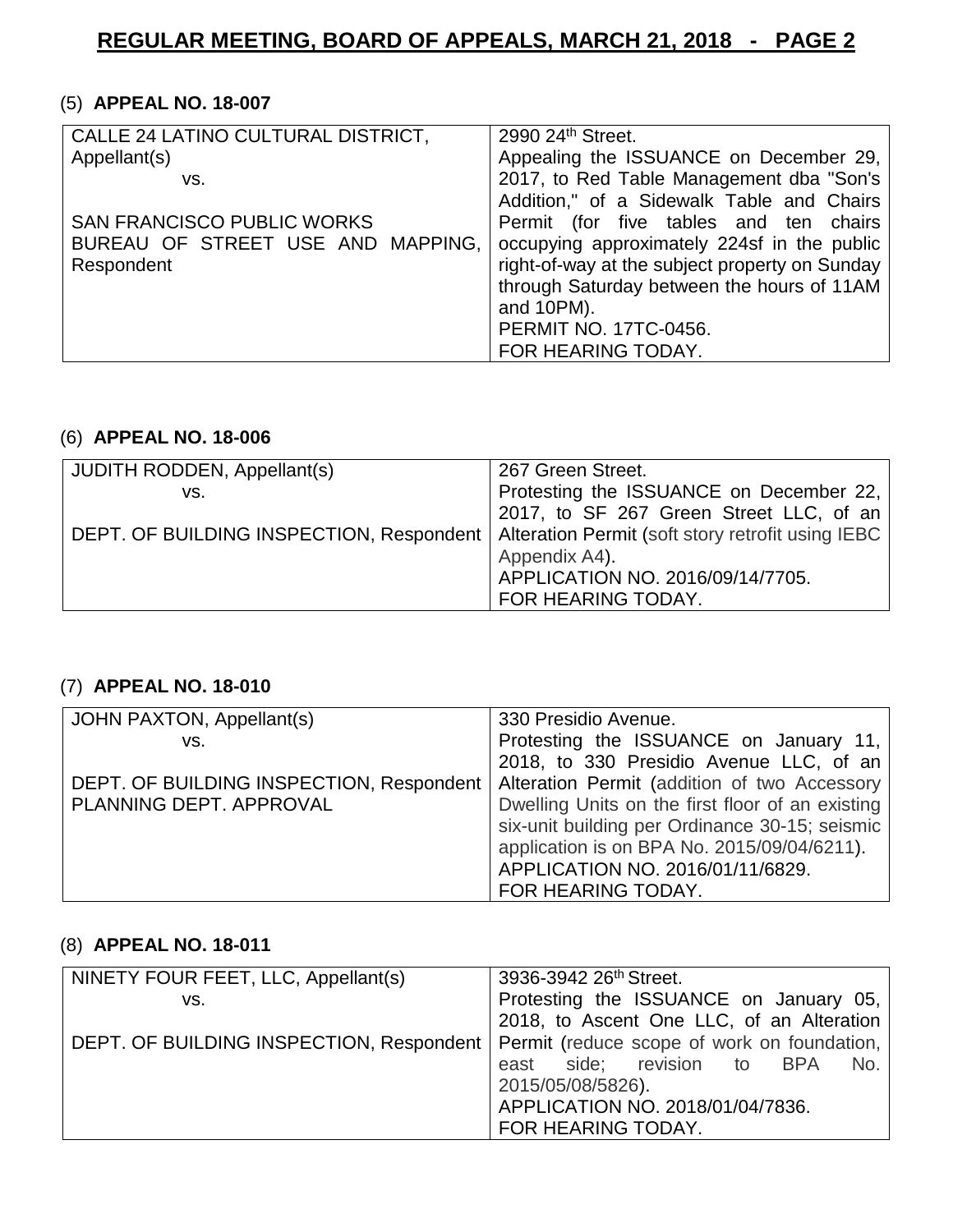#### (9) **APPEAL NO. 18-016**

| MARK BRECKE, Appellant(s)                | 100 Gates Street.                                    |
|------------------------------------------|------------------------------------------------------|
| VS.                                      | Protesting the ISSUANCE on January 24, 2018, to      |
|                                          | Julian Schuchard and Meble Tin, of a Site Permit     |
| DEPT. OF BUILDING INSPECTION, Respondent | (partial vertical addition and interior remodel to a |
| PLANNING DEPT. APPROVAL                  | two-story single family residence; work includes     |
|                                          | renovated kitchen and bathroom, new roof deck,       |
|                                          | altered street level entrance, new windows and       |
|                                          | new siding).                                         |
|                                          | APPLICATION NO. 2016/08/05/4359S.                    |
|                                          | FOR HEARING TODAY.                                   |

#### **ADJOURNMENT.**

**Note:** The materials for each item on this agenda may include some or all of the following documents: Preliminary Statement of Appeal; Departmental determination being appealed; briefs submitted by Appellants, Permit Holders, Respondent Departments or Other Parties; submittals by members of the public; and correspondence. These items, and any materials related to an item on this agenda that are distributed to the Board members at the hearing, are available for public inspection at the Board's office during normal office hours (Monday to Friday, 8:00 a.m. to 5:00 p.m., 1650 Mission Street, Room 304) and in the hearing room on the date the matter is scheduled to be heard. Please call 415-575-6880 if you have any questions concerning this agenda.

Date posted: **March 16, 2018**

# **MEMBERS OF THE BOARD OF APPEALS**

| <b>FRANK FUNG</b>    | <b>PRESIDENT</b>      |
|----------------------|-----------------------|
| <b>RICK SWIG</b>     | <b>VICE PRESIDENT</b> |
| <b>DARRYL HONDA</b>  | <b>COMMISSIONER</b>   |
| <b>ANN LAZARUS</b>   | <b>COMMISSIONER</b>   |
| <b>BOBBIE WILSON</b> | <b>COMMISSIONER</b>   |

#### **PROCEDURE AT HEARINGS**

Except when the Presiding Officer finds good cause to order the presentations otherwise, the order of presentation of an appeal shall be as follows: (a) the appellant shall speak first and shall be allowed seven minutes to present relevant testimony and evidence. Then the permit holder, representatives of the department, board, commission or person from whose order the appeal is taken, and/or other parties, shall be allowed seven minutes for presentation of relevant testimony and evidence. Three minutes for rebuttal shall be provided to all parties in this same order; (b) the Board may request a departmental response at its own discretion. For rehearing requests and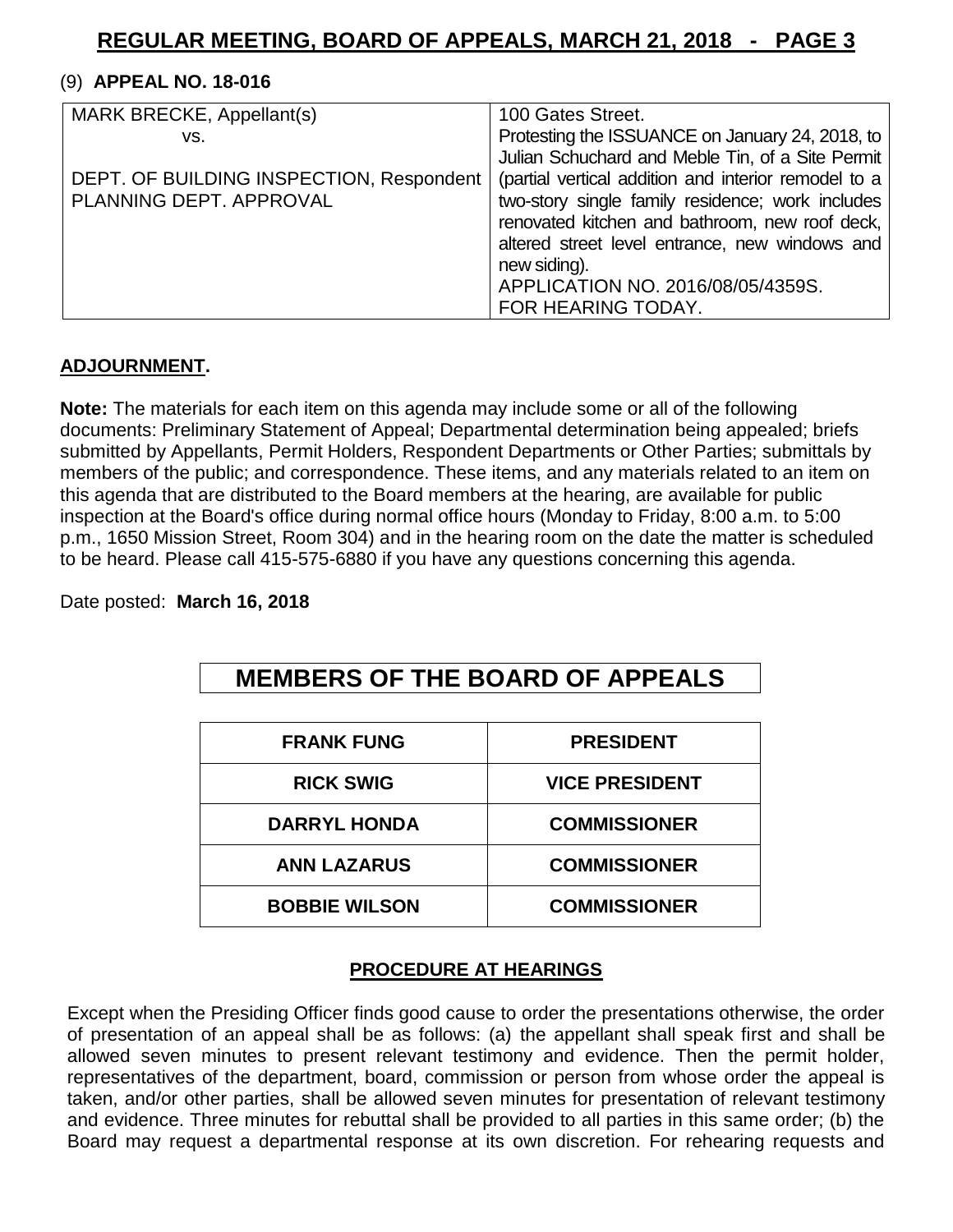jurisdiction requests, each party shall be allowed three minutes to present testimony and evidence, with no rebuttal.

Other persons desiring to speak before the Board on an appeal may speak once for up to three minutes, unless the presiding officer further limits time uniformly.

Those members of the public who intend to testify about a particular appeal and wish to have the Board give their testimony evidentiary weight for purposes of deciding the appeal are asked to take an oath. Please note that any member of the public may speak without being sworn-in pursuant to their rights under the Sunshine Ordinance (Chapter 67 of the San Francisco Administrative Code).

#### **SPECIAL NOTES**

If the Board continues a matter to a specific date that is announced to the parties in the hearing room, no additional mailed notice will be sent. Please call the Board office at 415-575-6880 for scheduling or other information during regular business hours, or visit our website at [www.sfgov.org/boa.](http://www.sfgov.org/boa)

The complete Rules of the Board are available for review at the Board office, and on our website.

Material submitted by the public for Board review prior to a scheduled hearing before the Board, should be addressed to the Board President, and be received at the Board office, 1650 Mission Street, Room 304, no later than 4:30 p.m. one Thursday prior to the scheduled public hearing. Persons unable to attend the scheduled public hearing may submit written comments regarding a calendared item to the Board office. Comments received before noon on the day of the hearing will be made a part of the official record and will be brought to the attention of the Board at the public hearing. For complete distribution to all Commissioners of the Board, necessary staff and case files, submit an original and ten copies. Please note that names and addresses included in these submittals will become part of the public record. Submittals may be made anonymously.

Pursuant to Government Code § 65009, if you challenge, in court, the approval of a variance or development permit, you may be limited to raising only those issues you or someone else raised at the public hearing described in this notice, or in written correspondence delivered to the Board of Appeals at, or prior to, the public hearing.

Calendared items are sometimes withdrawn or rescheduled the day of hearing, or are taken out of order to accommodate special needs. The Board urges all parties to be present in the hearing room from 5:00 p.m. so that everyone has an opportunity to participate in the relevant public hearing when it is called.

#### **PROHIBITION OF SOUND-PRODUCING ELECTRONIC DEVICES**

The ringing of and use of cell phones, pagers and similar sound-producing electronic devices are prohibited at this meeting. Please be advised that the Chair may order the removal from the meeting room of any person(s) responsible for the ringing or use of a cell phone, pager, or other similar sound-producing electronic devices.

#### **ACCESSIBILITY INFORMATION**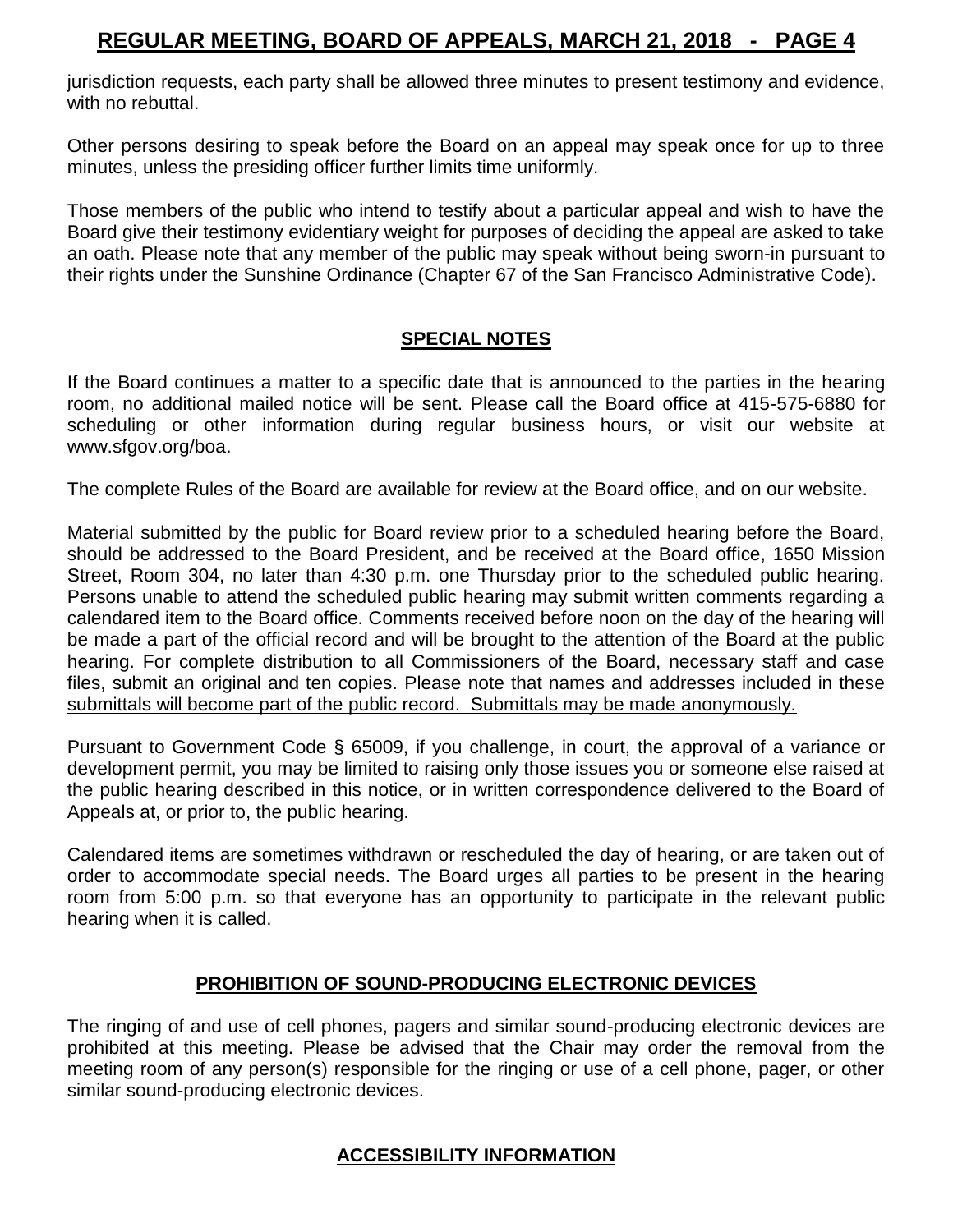Individuals with severe allergies, environmental illness, multiple chemical sensitivity or related disabilities should call the accessibility hotline at 554-8925 to discuss meeting accessibility. In order to assist the City's efforts to accommodate such people, attendees at public meetings are reminded that other attendees may be sensitive to various chemical-based products. Please help the City to accommodate these individuals. The closest accessible BART station is the Civic Center station located at the intersection of Market, Hyde and Grove Streets. Accessible curbside parking has been designated at points along McAllister Street. Accessible MUNI lines serving City Hall are the 42 Downtown Loop, 9 San Bruno and 71 Haight/Noriega and the F line. Accessible MUNI Metro lines are the J, K, L, M, and N. For more information regarding MUNI accessible services, call (415) 923-6142.

American sign language interpreters, translation services and/or sound enhancement will be available upon request by contacting Board staff at 575-6880 at least 48 hours prior to the hearing.

Intérpretes de lenguaje de señas americano, servicio de traducción y/o mejoramiento del sonido estará disponible a petición contactando con personal de la Junta al 415-575-6880 por lo menos 48 horas antes de la audiencia.

美国手语翻译, 翻译服务和/或声音增强将可在聆讯前48小时通过联系575-6880局人员要求.

Ang mga tagapagsalin sa lenggwaheng pasenyas, mga serbisyong pagsasalin at/o mga gamit upang pabutihin ang pakikinig ay maaaring hilingin sa Board Staff sa 575-6880 sa hindi bababa na 48 oras bago mag hearing.

#### **KNOW YOUR RIGHTS UNDER THE SUNSHINE ORDINANCE**

Government's duty is to serve the public, reaching its decisions in full view of the public. Commissions, boards, councils and other agencies of the City and County exist to conduct the people's business. This ordinance assures that deliberations are conducted before the people and that City operations are open to the people's review.

For more information on your rights under the Sunshine Ordinance (Chapter 67 of the San Francisco Administrative Code) or to report a violation of the ordinance, contact the Sunshine Ordinance Task Force: by mail to Administrator, Sunshine Ordinance Task Force, City Hall, Room 244, 1 Dr. Carlton B. Goodlett Place, San Francisco, CA 94102-4689; by phone at (415) 554-7724; by fax at (415) 554-5163; or by e-mail at [sotf@sfgov.org.](mailto:sotf@sfgov.org) Citizens interested in obtaining a free copy of the Sunshine Ordinance may request a copy from the Sunshine Ordinance Task Force Administrator or by printing Chapter 67 of the San Francisco Administrative Code on the internet at [www.sfgov.org/sunshine.](http://www.sfgov.org/sunshine)

#### **LOBBYING ACTIVITY**

Individuals and entities that influence or attempt to influence local legislative or administrative action may be required by the San Francisco Lobbyist Ordinance [SF Campaign and Governmental Conduct Code § 2.100] to register and report lobbying activity. For more information about the Lobbyist Ordinance, please contact the San Francisco Ethics Commission at 30 Van